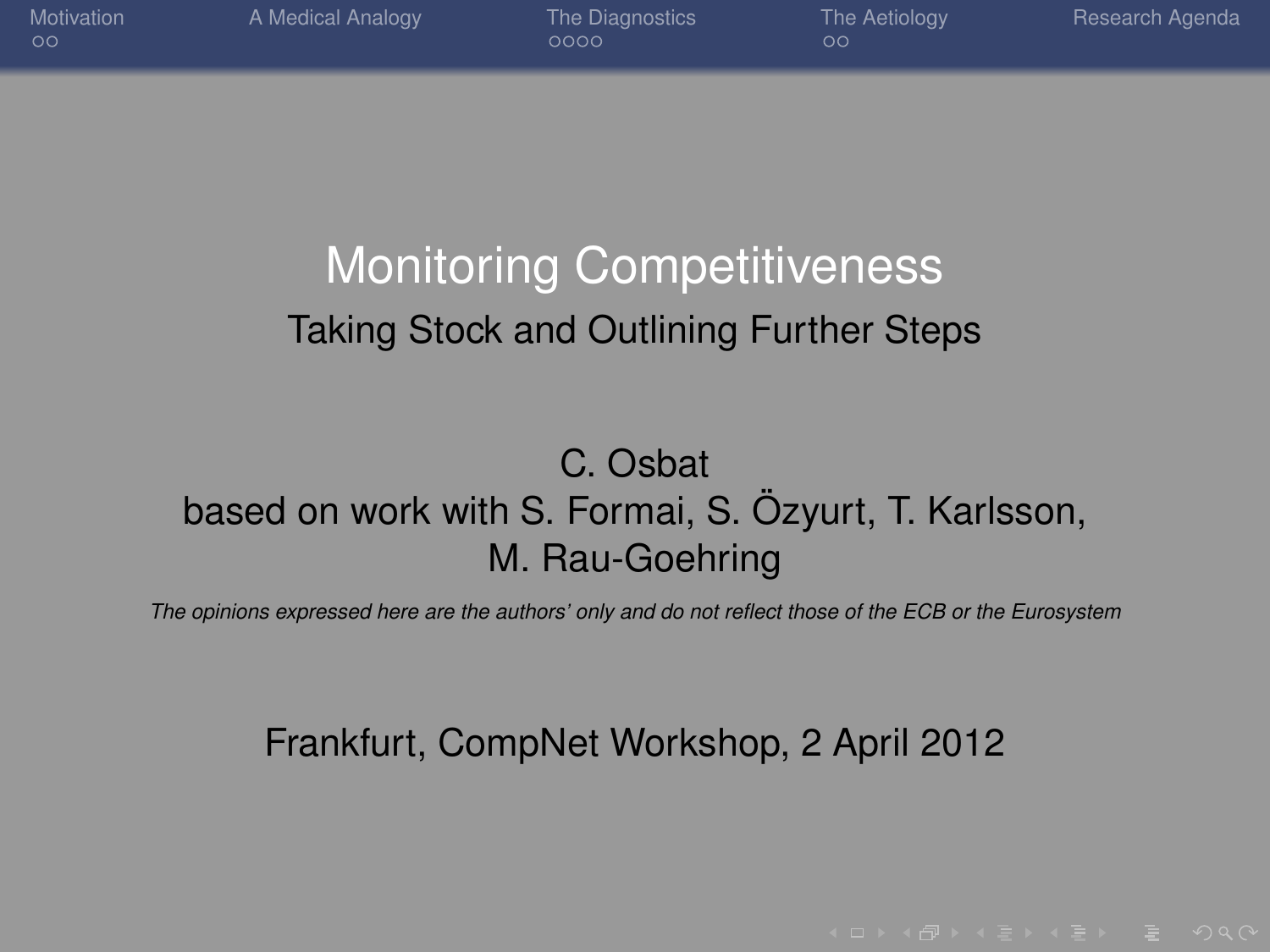| Motivation<br>$\circ$ | A Medical Analogy | The Diagnostics<br>0000 | The Aetiology<br>oο | Research Agenda |
|-----------------------|-------------------|-------------------------|---------------------|-----------------|
| <b>Outline</b>        |                   |                         |                     |                 |



- [Outcomes and Drivers](#page-2-0)
- [Our Working Definition](#page-3-0)
- 2 [A Medical Analogy](#page-4-0)
- **3** [The Diagnostics](#page-5-0)
	- [List of Indicators](#page-5-0)
	- [Results](#page-6-0)
	- **[Price/Non Price Competitiveness](#page-7-0)**
- 4 [The Aetiology](#page-9-0)
	- **[Bayesian Model Selection](#page-9-0)**
	- [Variable List](#page-10-0)
- 5 [Research Agenda](#page-11-0)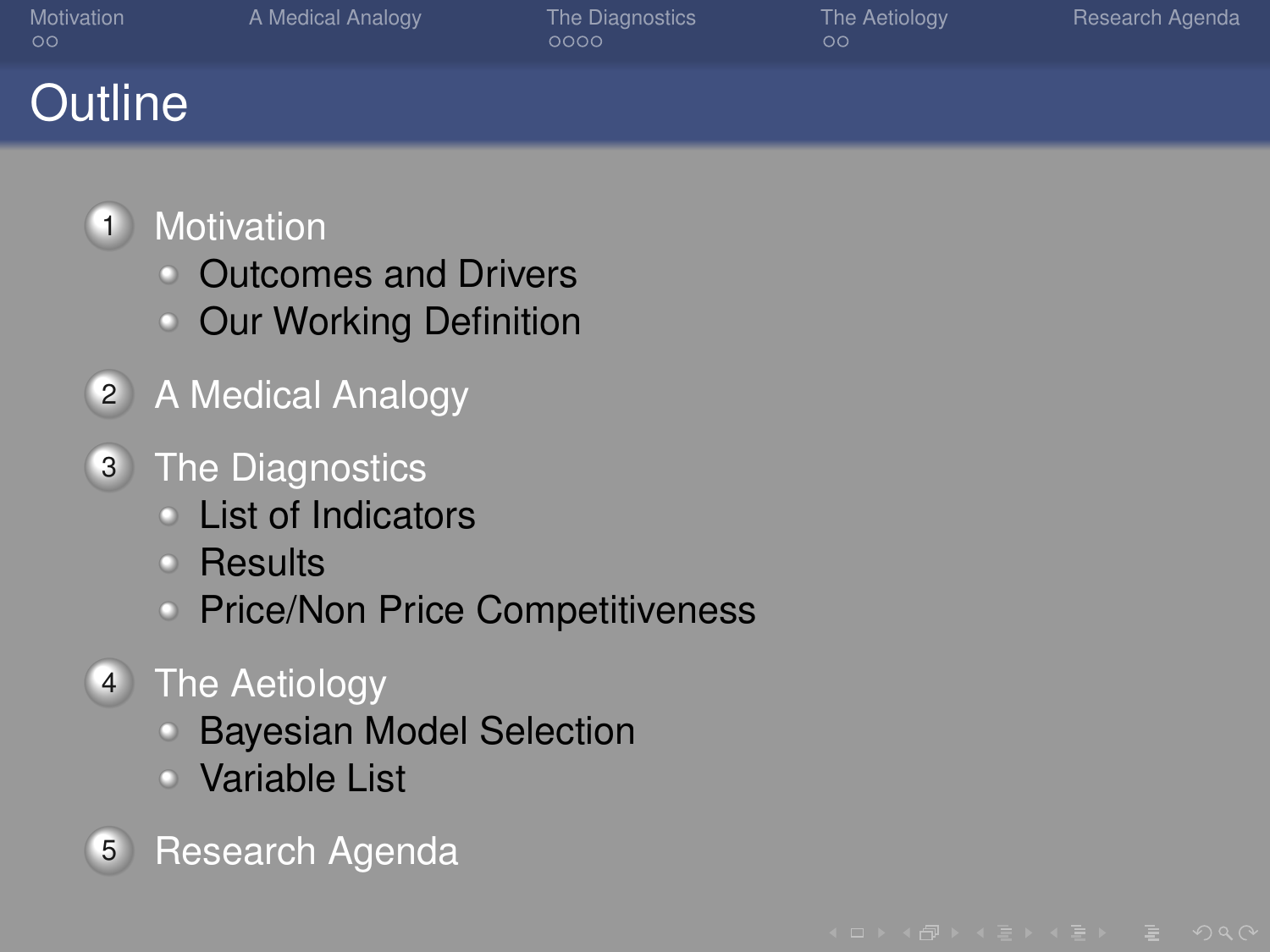**[Motivation](#page-2-0) A** Medical Analogy [The Diagnostics](#page-5-0) [The Aetiology](#page-9-0) [Research Agenda](#page-11-0)

#### Competitiveness: Outcomes and Drivers

- Need an independent in-depth view on the outcomes and drivers of international competitiveness.
- Offer a synthetic assessment of past and current outcomes.
- Directly relevant for formulating and evaluating policies.
- Competitiveness is a fuzzy concept, no consensus definition: so far we restricted our working definition to trade outcomes.
- <span id="page-2-0"></span>We want to relate the outcomes we identify ("success stories" vs "problem areas") to structural and macroeconomic factors.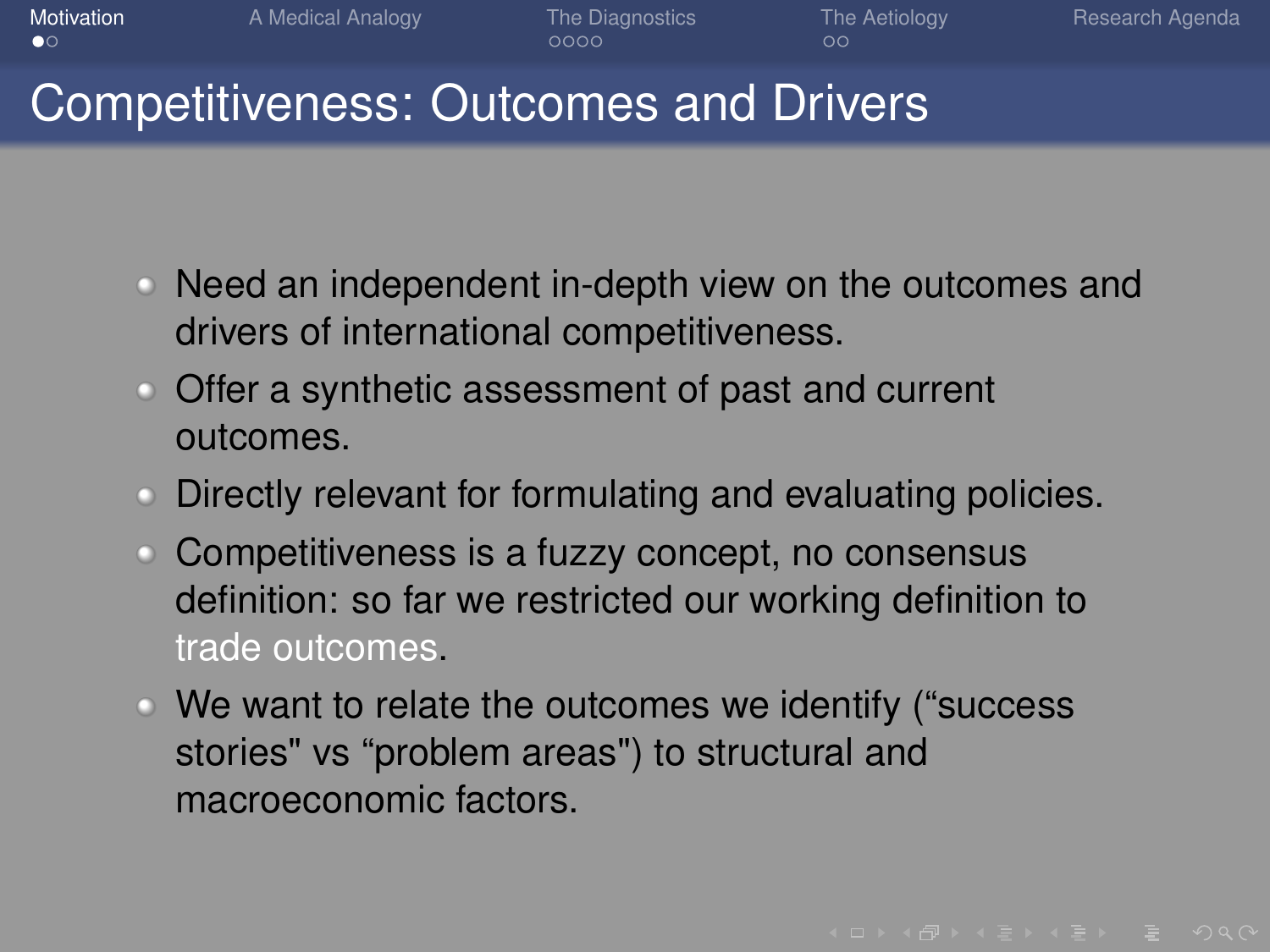**[Motivation](#page-2-0) A** Medical Analogy [The Diagnostics](#page-5-0) [The Aetiology](#page-9-0) [Research Agenda](#page-11-0)

#### No Consensus Definition: we look at trade outcomes

- Often focus on price and cost factors only (ULC, Real Exchange Rates, etc).
- More thorough analysis from firm-level data (but "matching problem" when moving from micro to macro results on competitiveness).
- Our working assumption: International competitiveness  $=$  ability to compete in  $international$  markets  $=$  trade outcomes.
- $\circ$  Manifestation of high productivity  $\Rightarrow$  more sustainable growth and higher living standards.
- <span id="page-3-0"></span>Analogy with firm competitiveness: firms compete for market share and in attracting capital, countries compete for export shares and FDI inflows.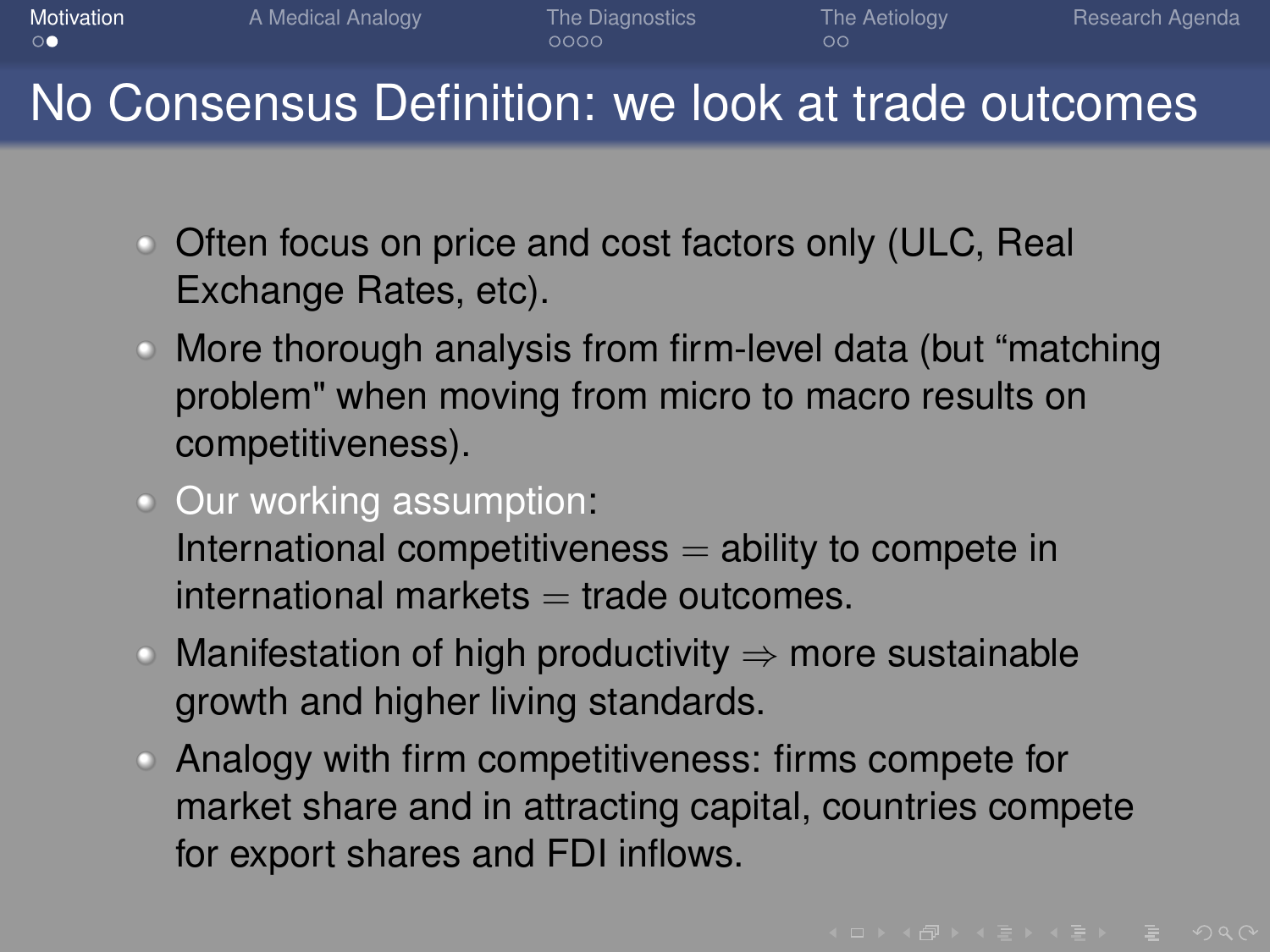[Motivation](#page-2-0) **[A Medical Analogy](#page-4-0) [The Diagnostics](#page-5-0) [The Aetiology](#page-9-0) [Research Agenda](#page-11-0)** 

A Medical Analogy

It makes sense to separate outcomes and drivers to aid policy formulation and evaluation: a medical analogy

- Outcomes: Diagnostics.
	- Measurable outcomes in trade and FDI.
	- Capturing many dimensions: e.g. extensive and intensive margins, product differentiation, price and non-price competitiveness.
- **Drivers: Aetiology.** 
	- Linking each outcome to structural and macroeconomic factors
- <span id="page-4-0"></span>• Policy Formulation: Therapy.
	- Extracting policy recommendations from the link between outcomes and drivers.
	- Without forgetting policy evaluation! ("Health Policy?")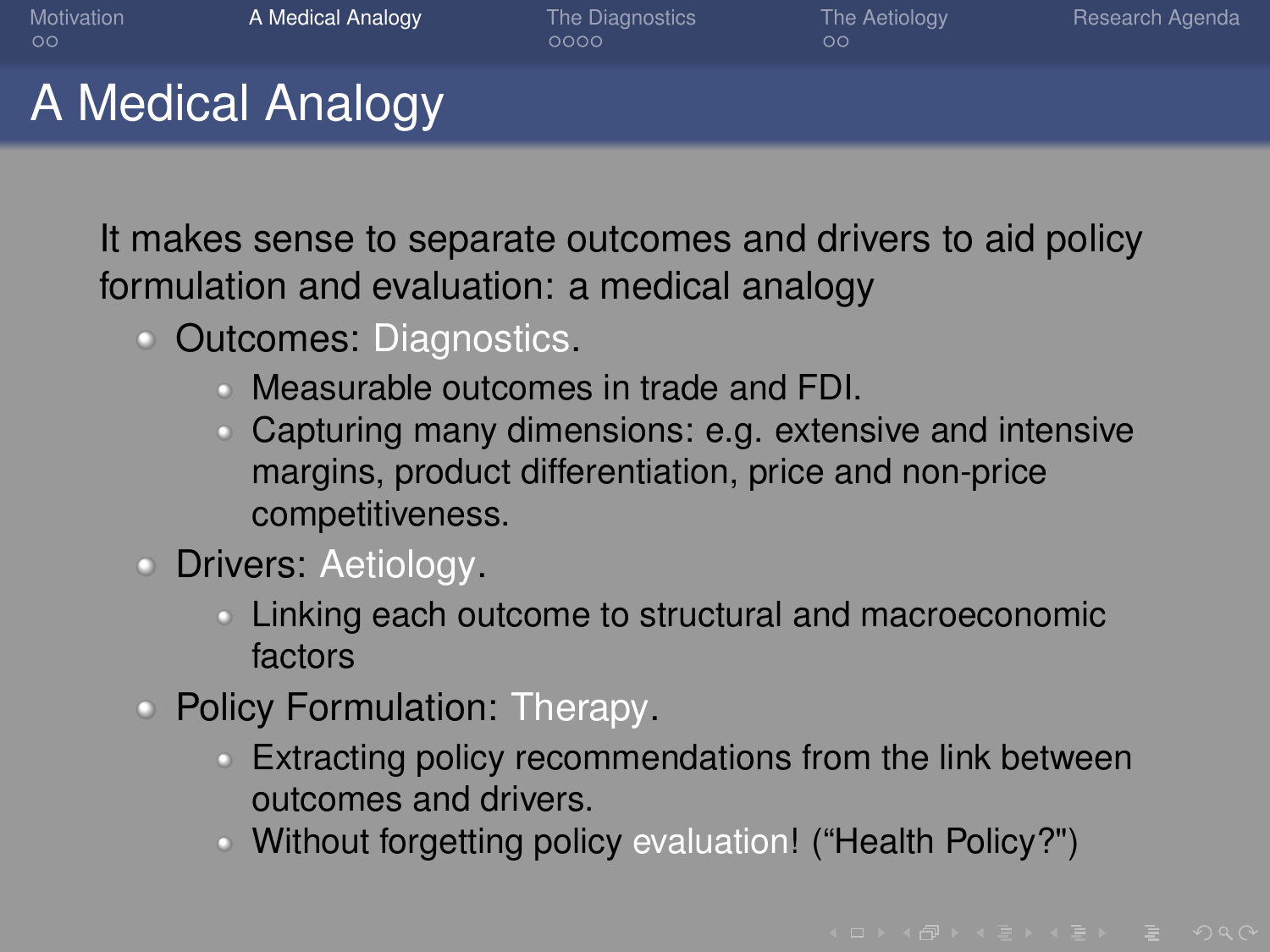# The Indicators We Used So Far

We looked at 48 countries, including all G20 and EU countries and additional advanced economies, % change in last 2 years and average annual % change, 2005-2010.

We did a cluster analysis on:

- Overall export Performance
	- Percentage change in world trade share of exports (both manufacturing and services).
- Openness and integration in production networks
	- Relative trade intensity in intermediates (Balassa index in BEC).
	- **Exports openness.**
- Export diversification and sophistication
	- Extensive margin (number of trade relationships).
	- Export sophistication (associated with a country's specialization pattern).
- <span id="page-5-0"></span>FDI
	- Net FDI inflows over GDP.
	- World share of FDI inflows.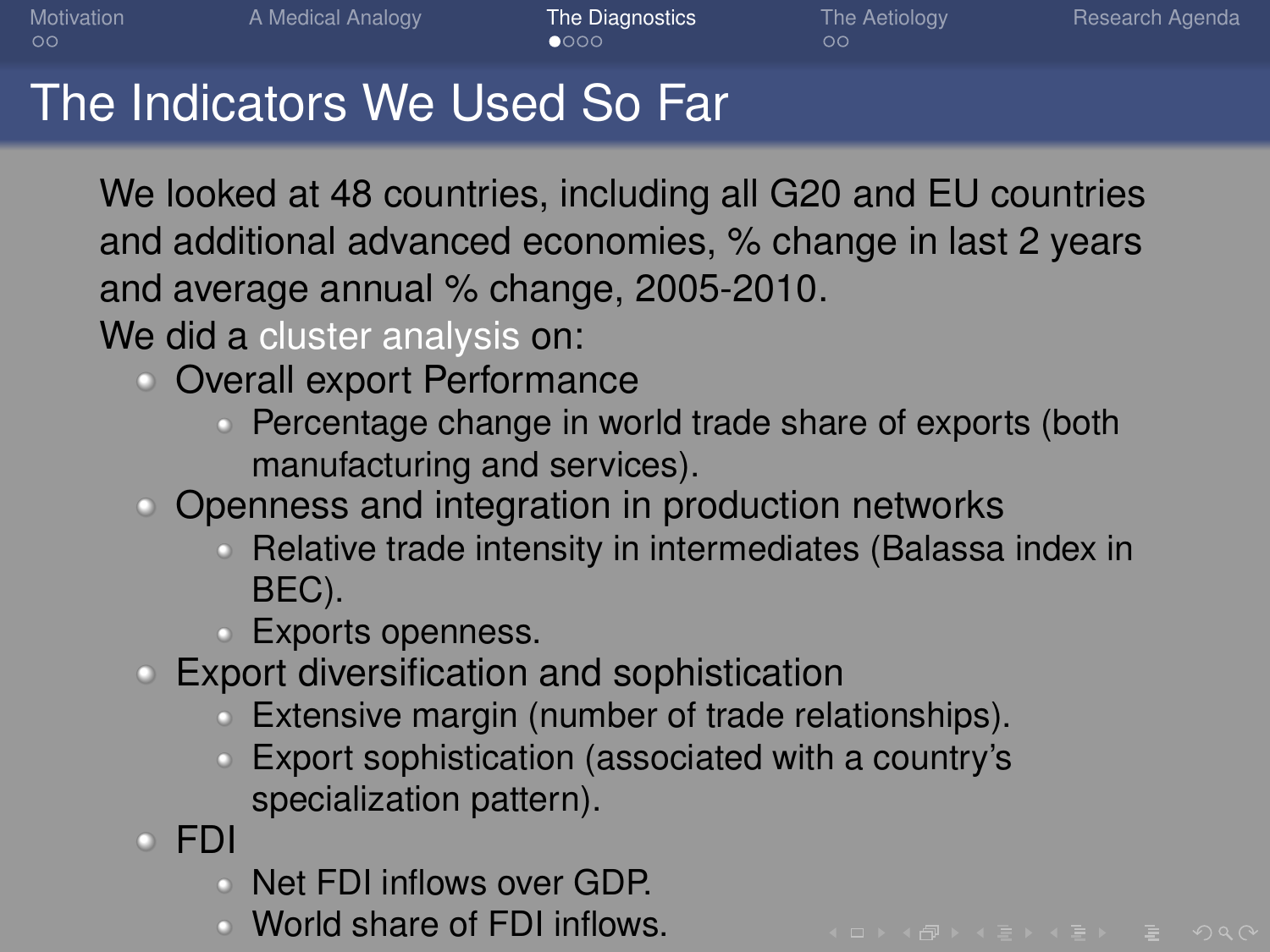[Motivation](#page-2-0) [A Medical Analogy](#page-4-0) **[The Diagnostics](#page-5-0)** [The Aetiology](#page-9-0) [Research Agenda](#page-11-0)<br>
oo oo

#### A Peek At the Results (preliminary!)

<span id="page-6-0"></span>

|                                                                                                         |           |            |                 | Overall export performance                                                              | Openness and integration in production<br>networks |                                        |            |                         |                                | <b>Export diversification and</b><br>sophistication |                        |                                     | <b>FDI</b>                 |                        |  |
|---------------------------------------------------------------------------------------------------------|-----------|------------|-----------------|-----------------------------------------------------------------------------------------|----------------------------------------------------|----------------------------------------|------------|-------------------------|--------------------------------|-----------------------------------------------------|------------------------|-------------------------------------|----------------------------|------------------------|--|
| % change in<br>%change in<br>manufacturing<br>services export<br>export market<br>market share<br>share |           |            |                 | % change in the<br>% change in<br>Balassa index for<br>export/GDP<br>intermediate goods |                                                    | % change in export<br>extensive margin |            | % ghange in expy        | % change in net<br>inflows/GDP | % change in ne<br>ouflows/GDP                       |                        |                                     |                            |                        |  |
|                                                                                                         |           | SR         | MR              | SR                                                                                      | MR                                                 | SR                                     | <b>MR</b>  | <b>SR</b>               | <b>MR</b>                      | SR                                                  | <b>MR</b>              | SR<br>MR                            | <b>SR</b><br><b>MR</b>     | SR<br>MI               |  |
|                                                                                                         | SA        | 27.2 CN    | $7.33$ CN       | $7.13$ IN                                                                               | 7.80 FI                                            |                                        | $2.16$ AU  | $1.24$ LV<br>$9.28$ ILT | $4.33$ LV                      | 7.11                                                | $10.0$ RO<br><b>LV</b> | 3.45<br><b>RO</b><br>$2.39$ FI      | $37.4$ FI                  | 12.5 MX 3.12 NZ        |  |
|                                                                                                         | IN        | $9.22$ SA  |                 | <b>SA</b>                                                                               | CN                                                 | <b>IN</b>                              | <b>HK</b>  | ΙĒ                      | HU                             | IE                                                  | <b>MX</b>              | CY<br>LV                            | $4.07$ AT<br>4.88 BE<br>DE | AT                     |  |
|                                                                                                         | KR        |            | <b>IN</b>       | IN                                                                                      | <b>BR</b>                                          | MT                                     | AT         | <b>RO</b>               | KR                             | <b>RO</b>                                           | <b>RO</b>              | H.<br>Ш                             | $0.73$ NL<br>LT            | $0.36$ MT<br>П.        |  |
|                                                                                                         | <b>CN</b> |            | <b>SK</b>       | <b>HK</b>                                                                               | <b>RO</b>                                          | <b>RO</b>                              | <b>RO</b>  | LT                      | <b>US</b>                      | PT                                                  | m                      | <b>SA</b><br>IТ                     | 1V<br>GR<br>$0.29$ FI      | BE                     |  |
|                                                                                                         | ID        |            | <b>LV</b>       | ID.                                                                                     | <b>SA</b>                                          | AU                                     | <b>JP</b>  | EE                      | IN.                            | LT<br>3.45                                          | ILТ<br>4.63            | 1.26 CY<br>SG                       | SG<br>LT                   | LU.<br><b>MX</b>       |  |
|                                                                                                         | SG        | 5.22       | <b>AR</b>       | <b>SG</b>                                                                               | AR                                                 | <b>RU</b>                              | DE         | $0.14$ MX<br>1.70       | CY                             | <b>PL</b>                                           | <b>BG</b>              | <b>MX</b><br><b>HK</b><br>$0.50$ NL | ID.                        | <b>SK</b><br>CN.       |  |
|                                                                                                         | MX        |            | LT              | ZA                                                                                      | MT                                                 | <b>JP</b>                              | <b>BE</b>  | CY                      | <b>LV</b>                      | HU                                                  | <b>CN</b>              | PL.<br>CN                           | <b>LV</b><br><b>FS</b>     | <b>ES</b><br>π         |  |
|                                                                                                         | <b>AR</b> |            | PL              | CH                                                                                      | PL                                                 | <b>NO</b><br>0.18                      | <b>CY</b>  | <b>HK</b>               | IP                             | τu                                                  | <b>BE</b>              | <b>NO</b><br>PL.                    | <b>ES</b><br><b>NO</b>     | DE<br><b>BR</b>        |  |
|                                                                                                         | <b>RO</b> |            | <b>RO</b>       | <b>BR</b>                                                                               | SG                                                 | SG                                     | MT         | HU                      | IE.                            | CZ                                                  | FI.                    | ΙE<br>$\overline{1V}$               | DE<br><b>LU</b>            | IE<br>DE               |  |
|                                                                                                         | <b>HK</b> |            | CZ<br>$0.83$ AR |                                                                                         | <b>RU</b><br>3.08 HK                               |                                        | TU.        | <b>BG</b>               | AU                             | TU.                                                 | TU                     | <b>KR</b><br><b>BG</b>              | <b>CZ</b><br><b>NO</b>     | <b>HK</b><br><b>NL</b> |  |
|                                                                                                         | JP.       | 0.67       | <b>KR</b>       | AU                                                                                      | CZ                                                 | LV                                     | ES         | <b>NL</b>               | <b>DE</b><br>$2.72$ KR         |                                                     | PT                     | LТ<br>TU.                           | BE<br>TU.                  | <b>NL</b><br><b>IN</b> |  |
|                                                                                                         | CH        |            | π               | <b>US</b>                                                                               | <b>LV</b>                                          | <b>BE</b>                              | CH         | PL.                     | EE                             | AT                                                  | <b>IN</b>              | <b>NO</b><br><b>BG</b>              | ID<br>PT                   | PL<br>PI               |  |
|                                                                                                         |           |            | <b>SI</b>       | CA<br>$-0.78$                                                                           | ΙÚ                                                 | KR                                     | <b>ZA</b>  | MT                      | <b>HK</b>                      | <b>SK</b>                                           | CZ                     | FR<br>CZ                            | $-0.24$ BE<br>CY           | CZ<br>$-0.20$ NO       |  |
|                                                                                                         | IE        |            | CY              | <b>BE</b>                                                                               | CH                                                 | <b>BR</b>                              | <b>IN</b>  | <b>ES</b>               | NL.                            | CN                                                  | PL<br>2.37             | MT<br><b>BE</b>                     | MT<br>MT                   | <b>SE</b><br>ΙT        |  |
|                                                                                                         | <b>AU</b> |            | <b>TU</b>       | ÏĹ.                                                                                     | HK                                                 | <b>BG</b>                              | FL         | CZ                      | <b>UK</b>                      | <b>BE</b>                                           | CA                     | <b>TU</b><br><b>SA</b>              | EE<br>SG                   | <b>RU</b><br>LU        |  |
|                                                                                                         | <b>SK</b> |            | ID              | <b>TU</b>                                                                               | KR                                                 | MX                                     | <b>DK</b>  | UK                      | <b>SA</b>                      | <b>FS</b>                                           | <b>SK</b>              | KR<br>UK                            | H.<br><b>HK</b>            | <b>US</b><br>EE        |  |
|                                                                                                         | NI.       |            | EE              | <b>LU</b>                                                                               | FI                                                 | CA                                     | <b>IT</b>  | DK                      | CH                             | <b>MX</b><br>1.14                                   | <b>AT</b>              | <b>SK</b><br>CH                     | IN.<br><b>BR</b>           | AU<br>KR               |  |
|                                                                                                         | ZA        | $-3.57$ BG |                 | ΙĒ                                                                                      | ΙĒ                                                 | <b>AR</b>                              | $-0.86$ AR | SK -1.49                | <b>IMX</b>                     | <b>FR</b>                                           | <b>KR</b>              | CH<br><b>HK</b>                     | CY<br>CN                   | CY<br>IT               |  |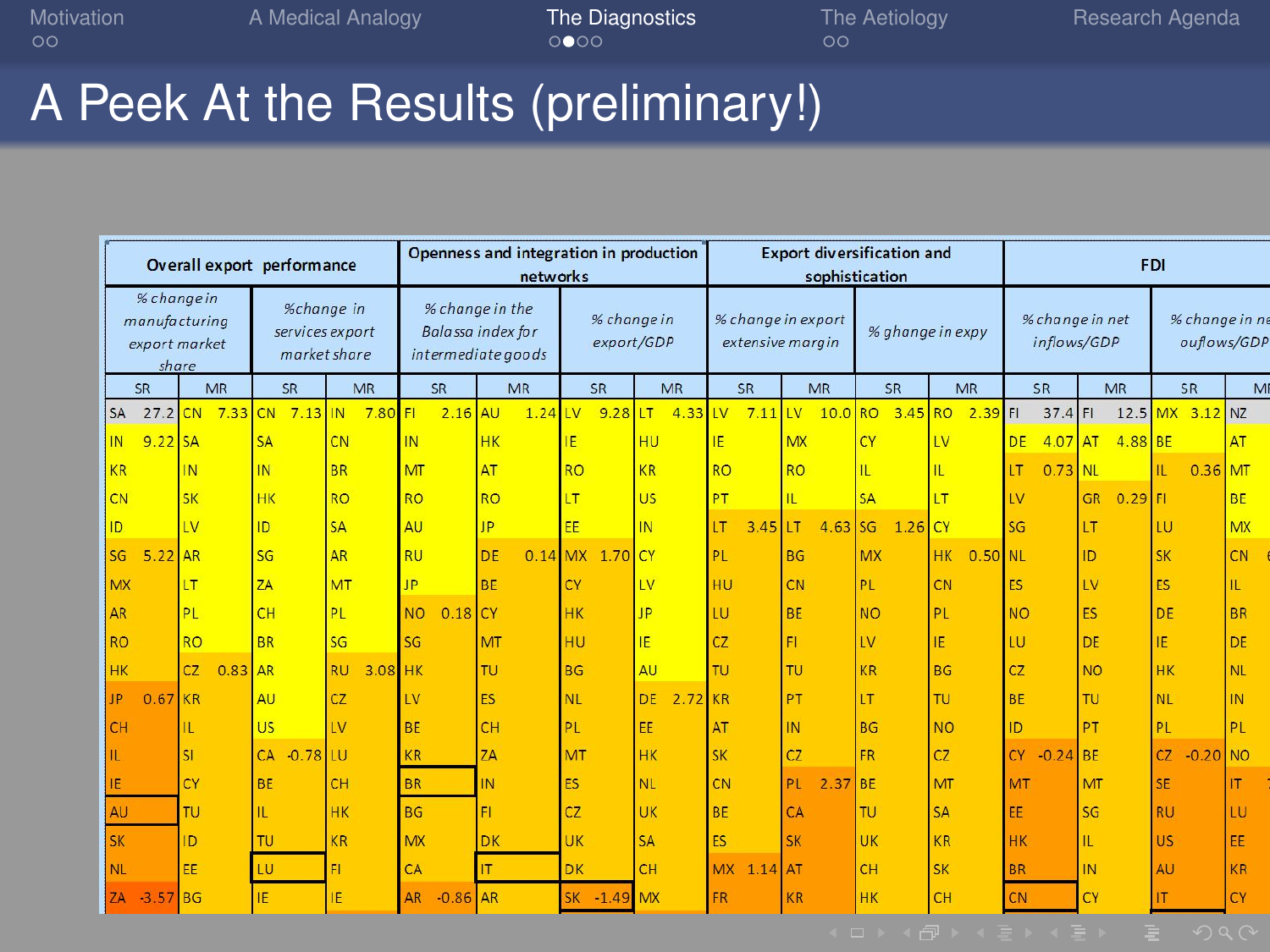[Motivation](#page-2-0) **[A Medical Analogy](#page-4-0) [The Diagnostics](#page-5-0)** [The Aetiology](#page-9-0) [Research Agenda](#page-11-0) More Recent Work: Indicator of Price/Non Price Competitiveness (VERY Preliminary!)



#### <span id="page-7-0"></span>(a) Allocation of HS-6 sectors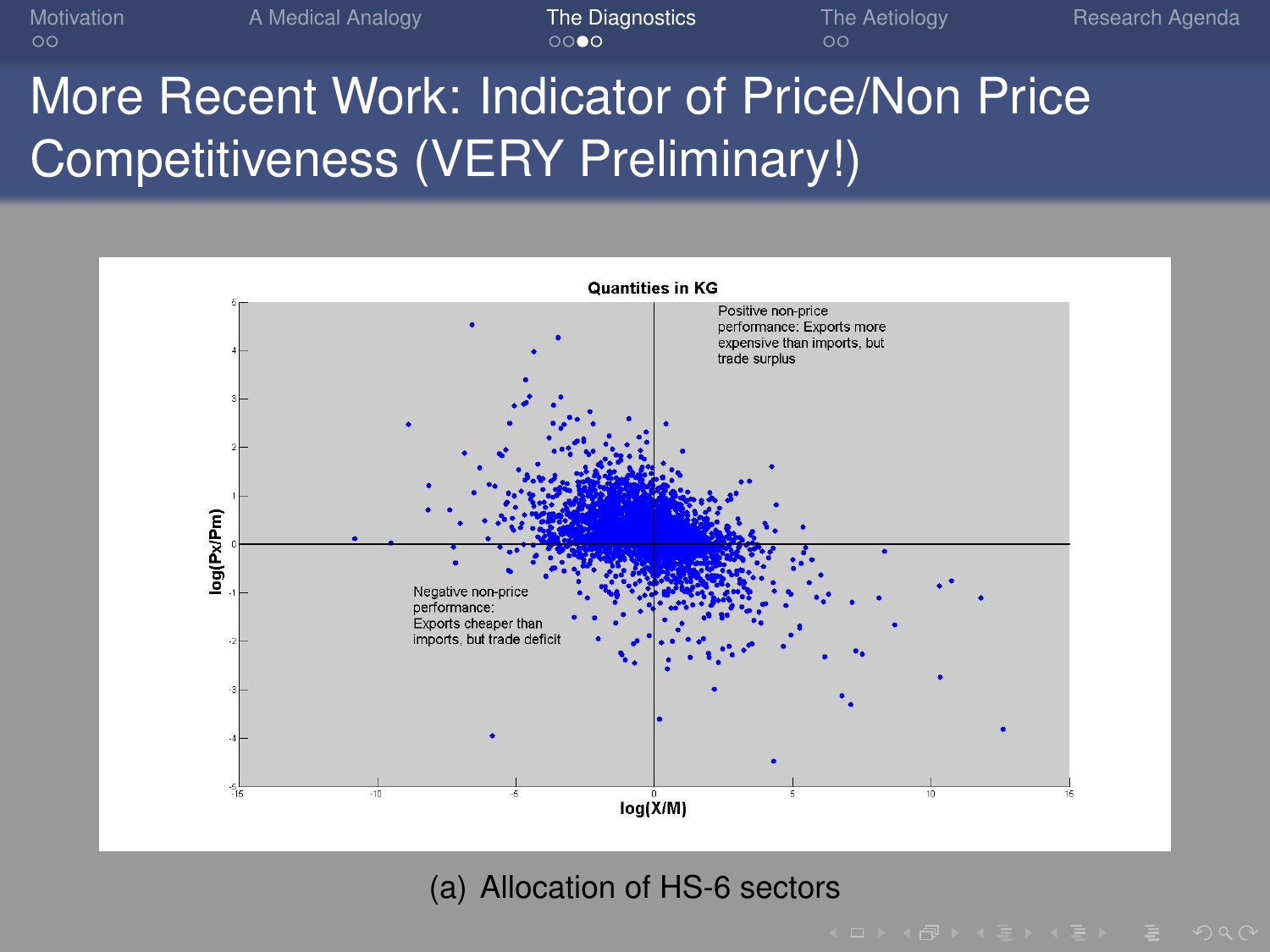

(b) Decomposition of German trade balance



<span id="page-8-0"></span>(c) Decomposition of Italian trade [ba](#page-7-0)l[an](#page-9-0)[c](#page-7-0)[e](#page-8-0)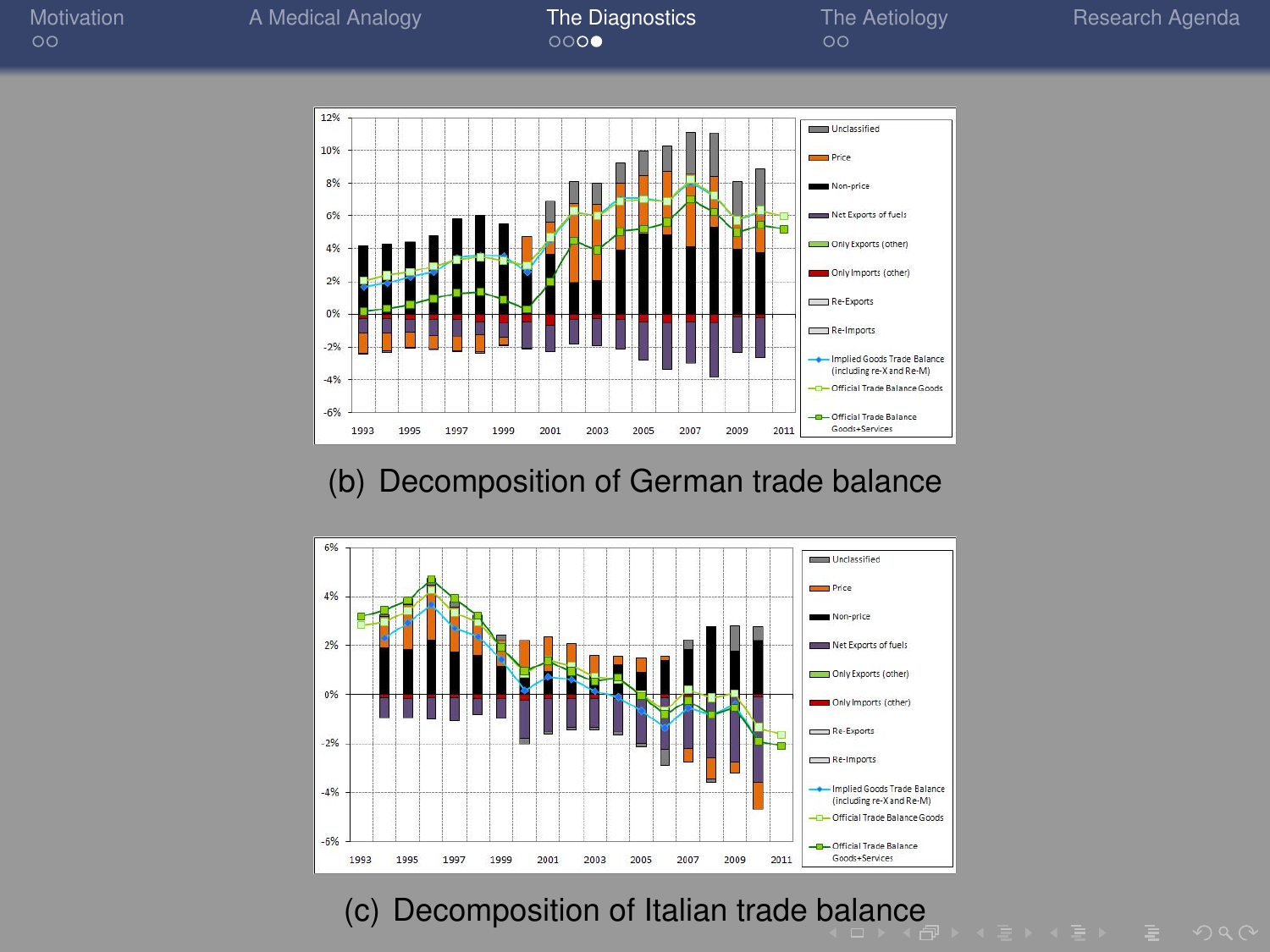[Motivation](#page-2-0) **[A Medical Analogy](#page-4-0) [The Diagnostics](#page-5-0) [The Aetiology](#page-9-0)** [Research Agenda](#page-11-0) The Aetiology: what variables determine success or difficulties?

- We collected 50+ variables measuring both structural and macroeconomic factors.
- We regress each "diagnostic indicator" on all variables using Bayesian model selection/averaging (BMS).
- Only just began on the cross-section of 2005-2010 averages.
- This modelling approach can provide, for each indicator:
	- An evaluation of the importance of each variable in determining the various dimensions of the outcomes.
	- The average impact, across all models, of each variable.
	- Predicted outcomes of each country: a positive residual then indicates "super-success".
- Do residuals predict future growth?
- <span id="page-9-0"></span>Do different variables support e.g. intensive or extensive margin, or trade vs FDI?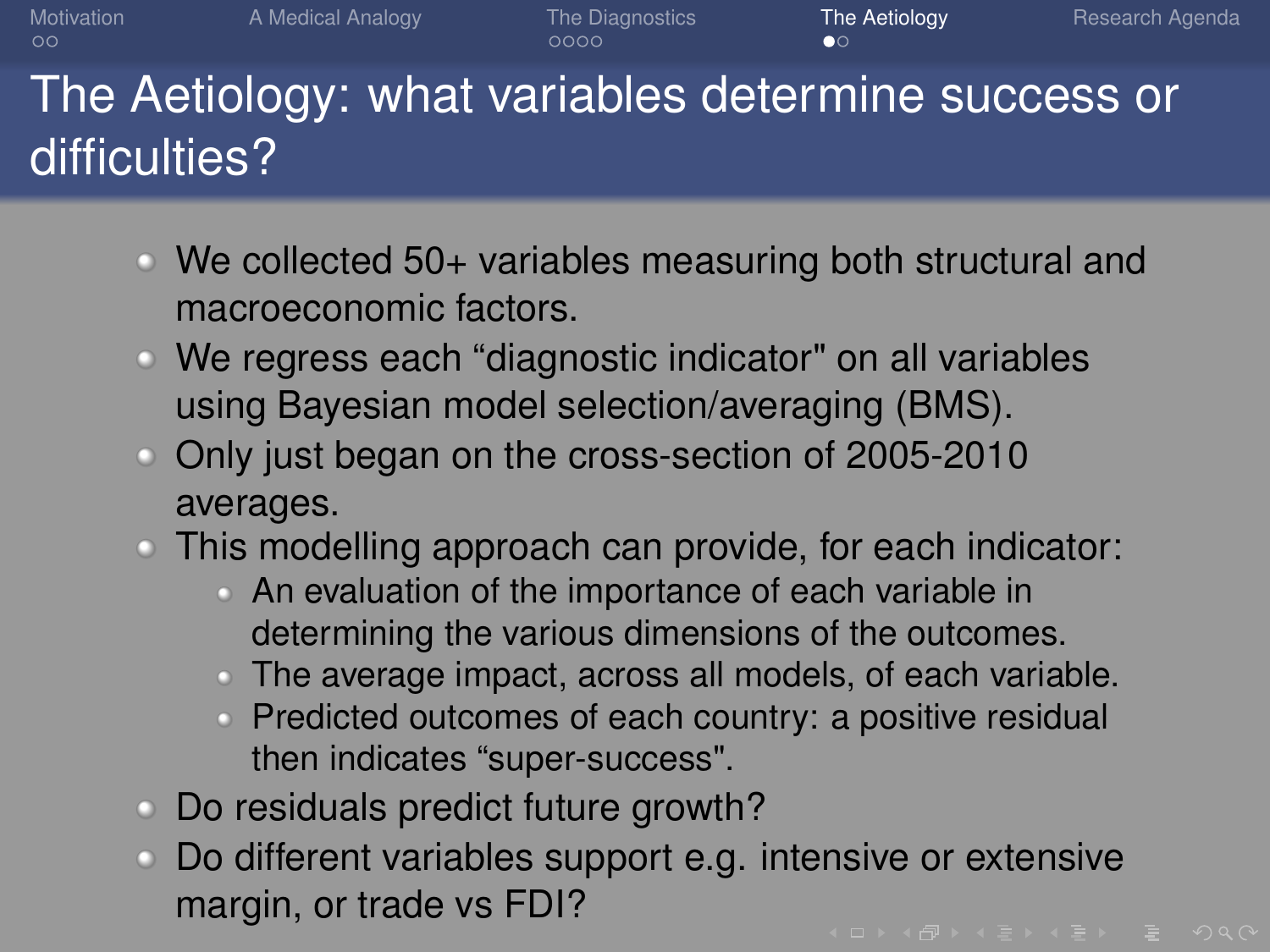[Motivation](#page-2-0) **[A Medical Analogy](#page-4-0) [The Diagnostics](#page-5-0) [The Aetiology](#page-9-0)** [Research Agenda](#page-11-0)

#### An Indicative Variable List

- **Price indicators: Real effective exchange rate, volatility of** exchange rates, unit labour costs, [...].
- Non-Price indicators: Rigidity of Employment, R&D expenditure, Road Density, Internet Users, Tariff Rates, [...].
- Structural indicators: Market capitalization of listed companies, Control of corruption, schooling indicators, Time required to enforce a contract, [...].
- Macro indicators: Domestic credit to private sector,Public Debt/GDP, CPI inflation, Investment/GDP, [...].
- <span id="page-10-0"></span>• Pure structural controls: Population, surface area, population growth, urban population, dummy for ex-union with UK, Spain, Russia, [...].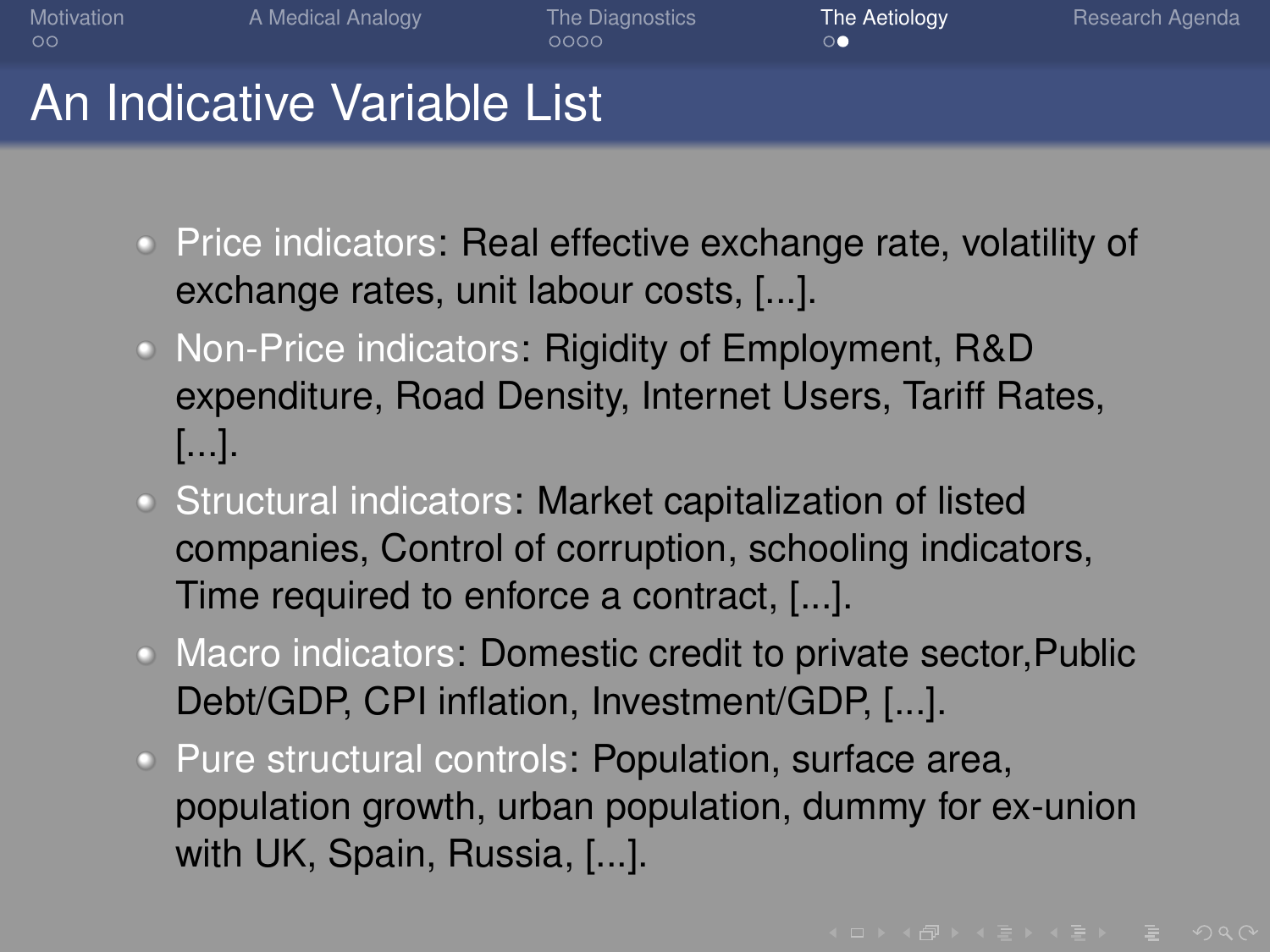### Research Agenda

- $\bullet$  First Deliverable: a diagnostic toolbox  $\Rightarrow$  need input on:
	- More indicators.
	- Methodology, robustness, enhancing cluster analysis.  $\circ$ Should we use principal components to get synthetic indicators?
- Second Deliverable: a causal analysis
	- Also more indicators.
	- A systematic investigation of the link between the various dimensions of competitive performance and structural vs macro policies.
- <span id="page-11-0"></span>Third Deliverable: a "Materia Medica"? (More ambitious).